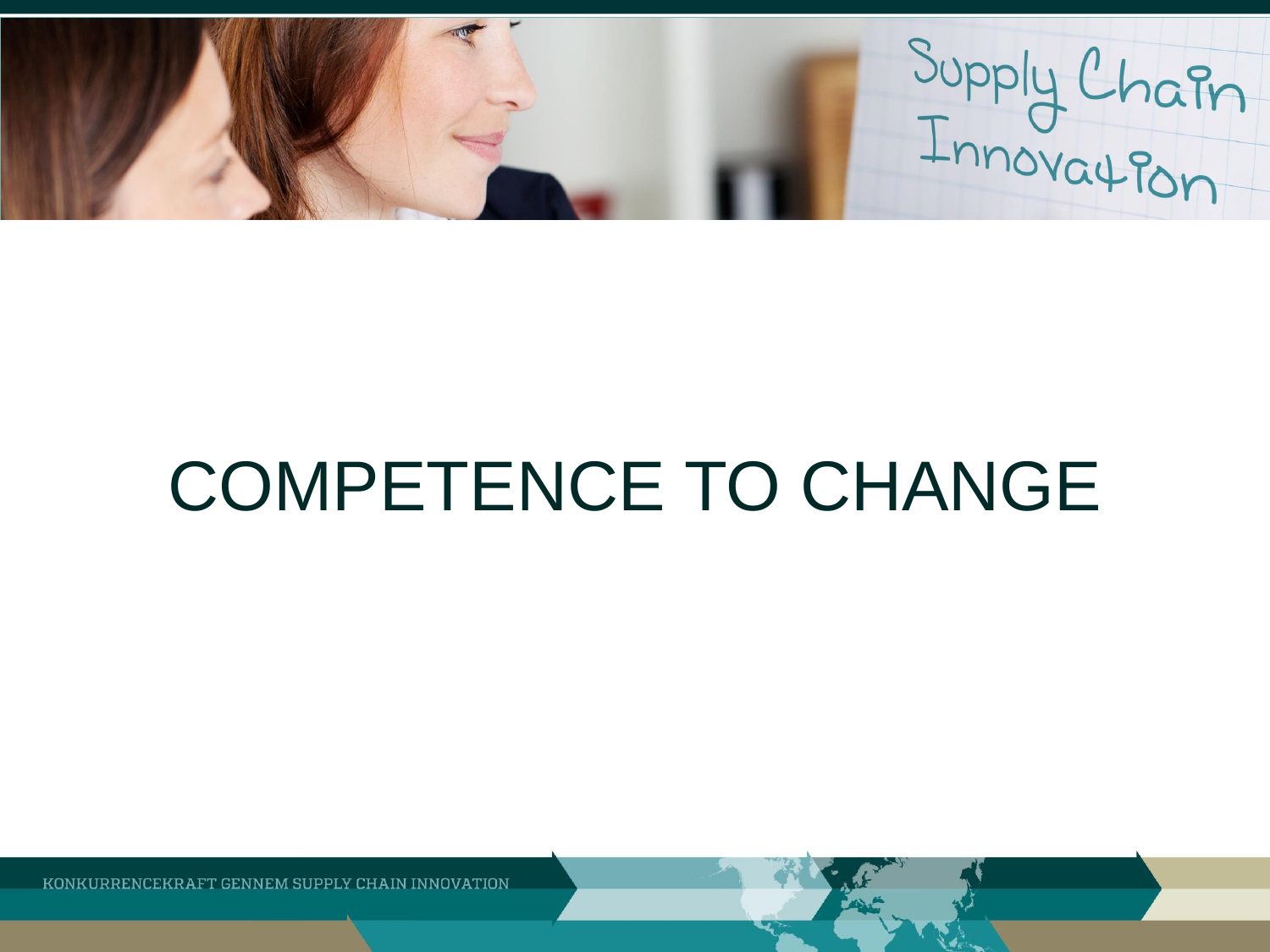

### **Purpose**

The purpose of this tool is to test the competences of the company and its readiness to change.

## **Participant**

The project manager who should evaluate the organization.

## **Application**

The tool can be used in conjunction with the launch of a supply chain innovation project to clarify the adaptability and readiness to change. However, it can also be used in the evaluation of completed supply chain innovation projects.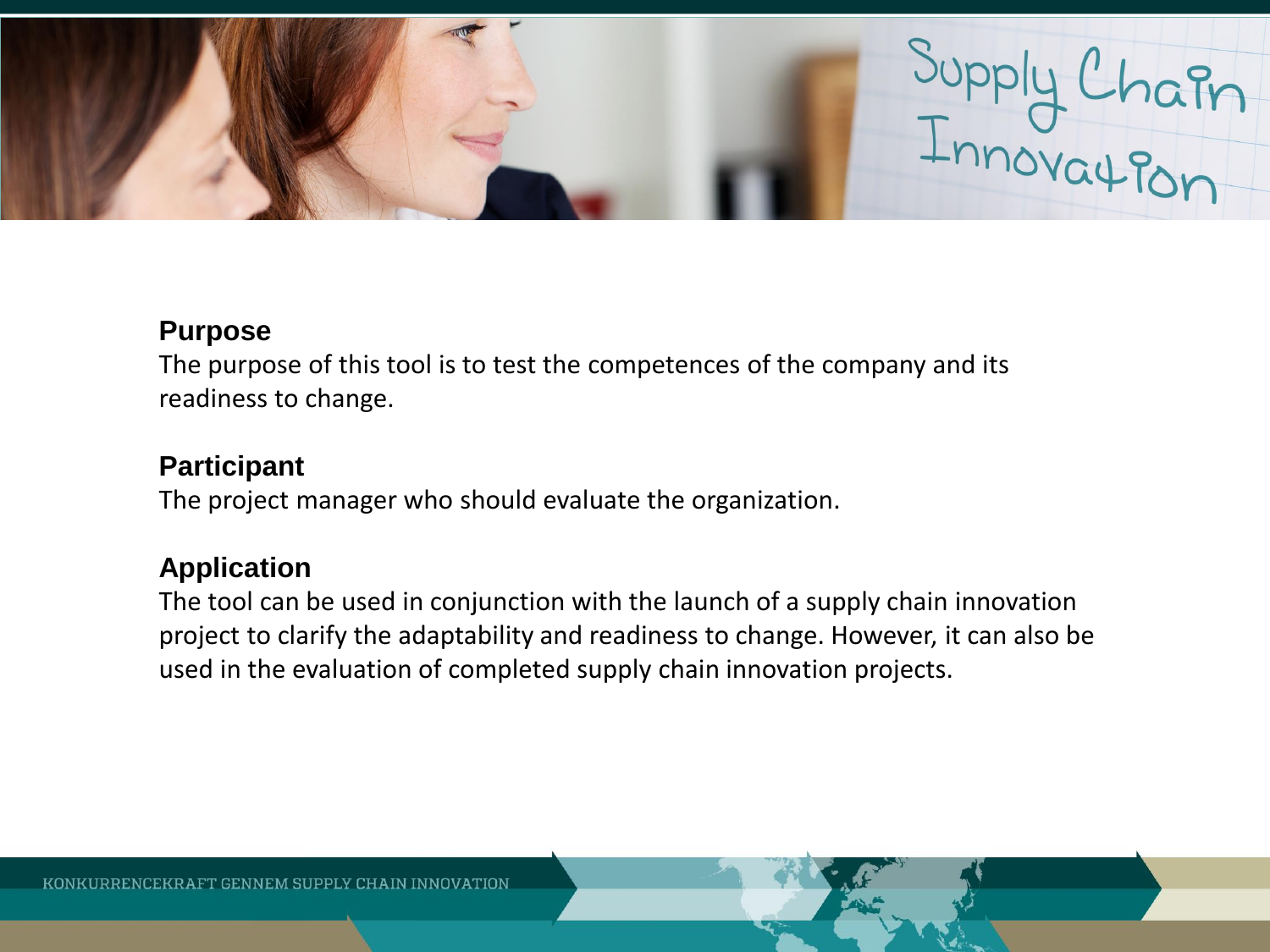

## **Method**

Ten statements are presented in the following. The statements reflect important factors for the project manager when assessing the organization's competence to change.

The project manager marks for each statement the number that best describes the attitude.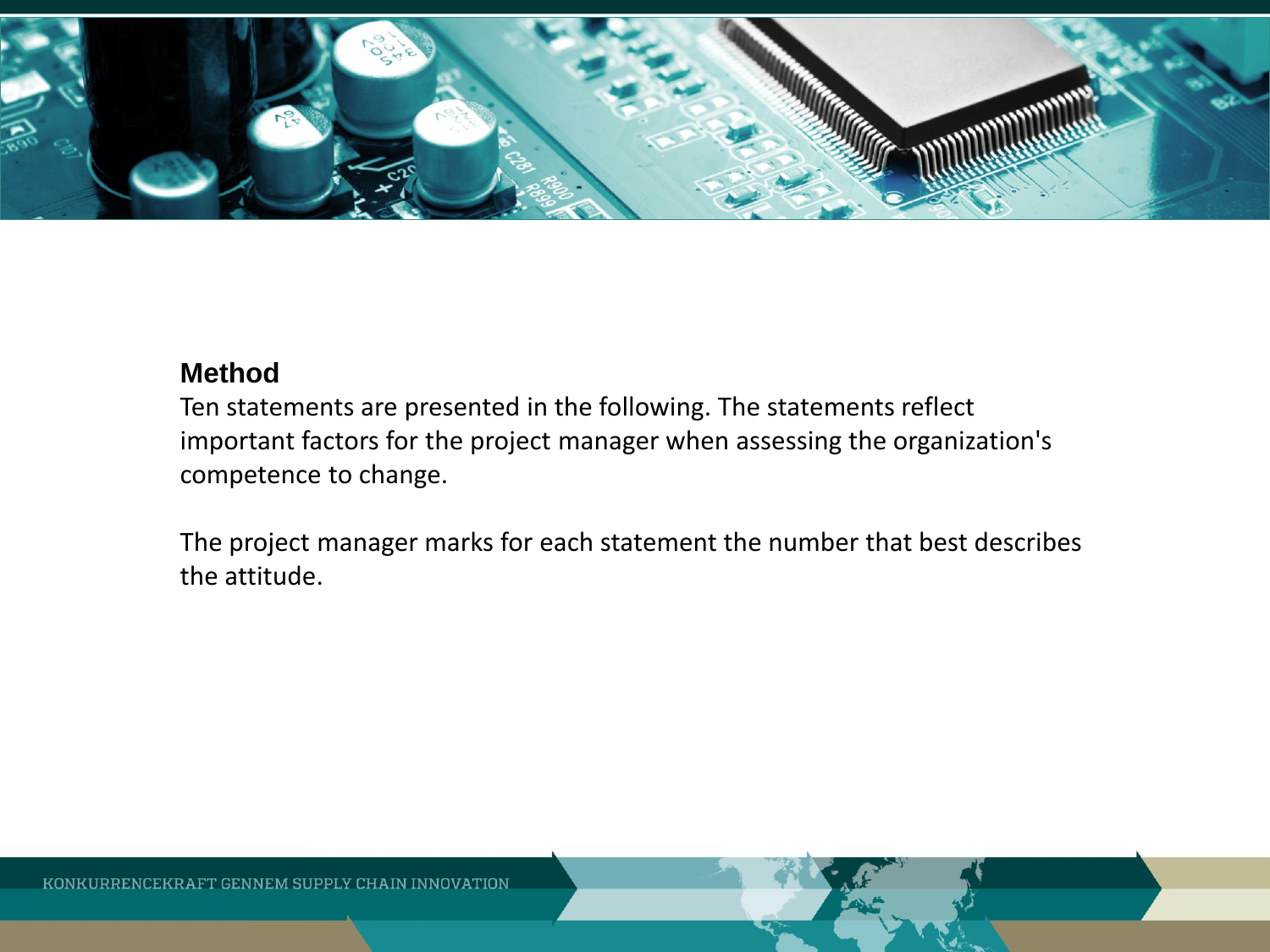*The project manager's assessment of the organization's competence to change Strongly disagree Strongly agree* 

| Development practices in the supply chain                                                     | $\mathbf{1}$ | 2 | з | 4 | 5 |
|-----------------------------------------------------------------------------------------------|--------------|---|---|---|---|
| 1. The organization knows why change is necessary                                             |              |   |   |   |   |
| 2. There is a clear goal for the results of the change                                        |              |   |   |   |   |
| 3. Management is set to carry through the necessary<br>organizational changes                 |              |   |   |   |   |
| 4. Management ensures that necessary resources are<br>available for the change process        |              |   |   |   |   |
| 5. Management gives the change priority in relation to<br>other projects                      |              |   |   |   |   |
| 6. The motivation among my colleagues for changes is<br>high                                  |              |   |   |   |   |
| 7. Management provides the necessary knowledge and<br>openness to succeed with the change     |              |   |   |   |   |
| 8. There is ongoing support for the change in the<br>management team                          |              |   |   |   |   |
| 9. Middle managers and key employees support the<br>change                                    |              |   |   |   |   |
| 10. Management reacts if employees do not meet the<br>expectations associated with the change |              |   |   |   |   |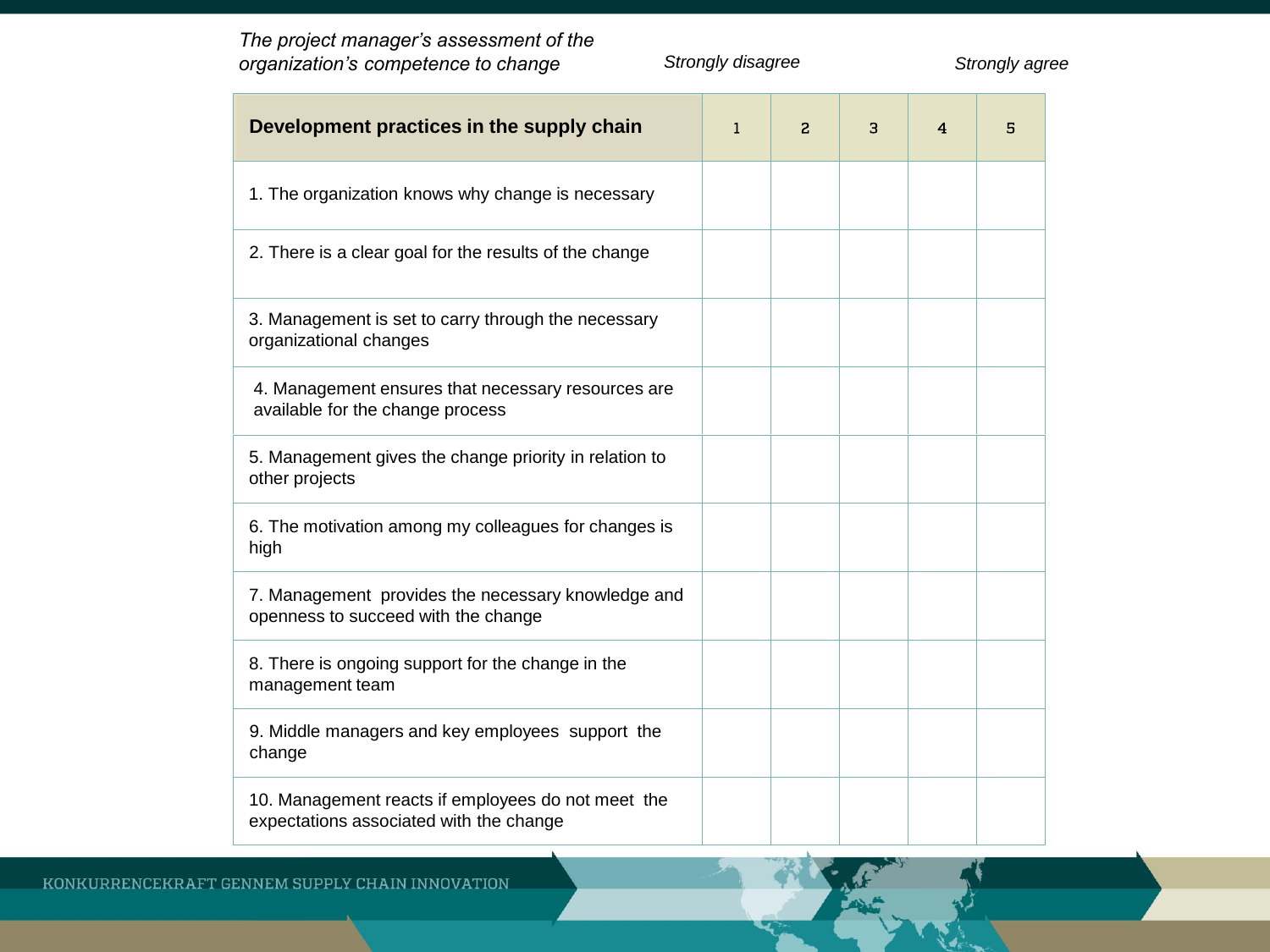

In evaluating the result, areas with scores of 4 or 5 are considered satisfactory. For areas with a score of 3, there is evidence of inadequate commitment. In areas with scores of 1 or 2, these are indicating that the change could fail and therefore the project manager needs to pay special attention-

Areas in which the project manager scores the organization to 1 or 2, are summed up in a list. Areas with a score of 3 can be included, if it is found necessary. Based on this list, the project manager will be able to prepare for any challenges in the supply chain innovation project.